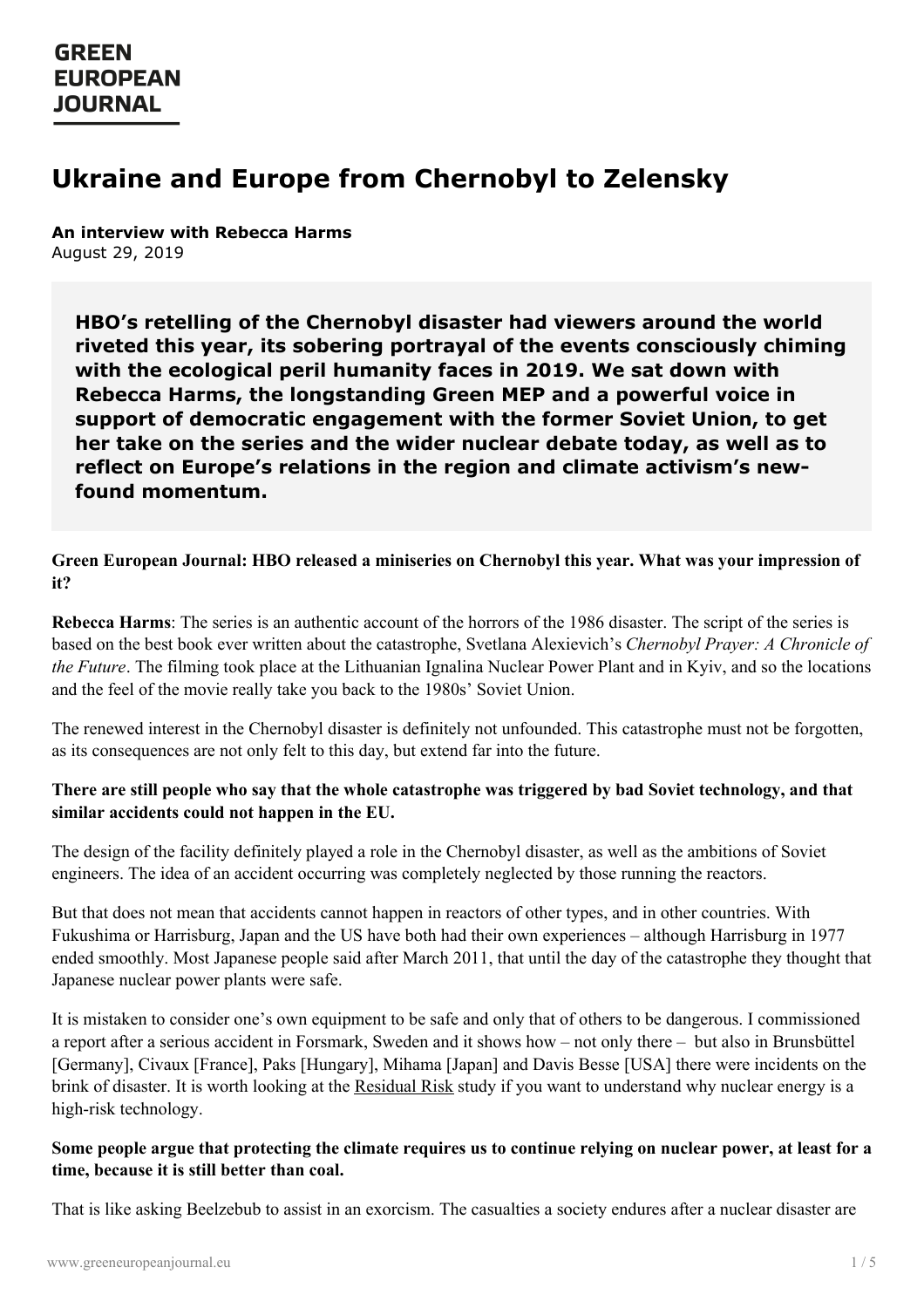## **GREEN EUROPEAN JOURNAL**

terrible in every way. Tens of thousands pay with their lives. Many more with their health. Many people lose their homes, their past and their future.

For the 20th anniversary of the disaster, I asked the British scientist Ian Fairlie to make an impact assessment of the Chernobyl fallout. Based only on [peer-reviewed](http://www.chernobylreport.org/) data, he concluded that in the aftermath of Chernobyl 30 000 to 60 000 cancers were caused by the nuclear disaster. The International Atomic Energy Agency estimates only 4000 casualties. That figure is from the Vienna office and shows that we cannot trust it on this issue.

I fear that we will see increasing numbers of victims in Japan after Fukushima. Following the disaster, people were evacuated hesitantly, too late and from a far too small radius of the plant. The protective measures for the tens of thousands of workers during the clean-up work were also insufficient.

> *The casualties a society endures after a nuclear disaster are terrible in every way. Tens of thousands pay with their lives.*

The normal day-to-day operation of nuclear power is harmful for both people and the environment. No state that uses nuclear power has found a responsible solution for the safe disposal of highly radioactive waste. Even though in some countries the search has been going on for 40 to 50 years.

New nuclear power plants are also very expensive. The constructions in Olkiluoto in Finland or Flamanville in France are economic disasters for the companies involved. Because of these experiences, the EU Commission or France both want to extend the term for old reactors. But those nuclear power plants run on technology from 30-50 years ago, and extending their operations by decades, with no major tests, bears high risks.

The alternative to nuclear power is not coal. The alternative is a smart energy strategy in which renewable energies, efficiency, and energy-saving methods are developed in parallel, spanning all areas of production, distribution, and consumption. The energy translation is the best project for Europe's future, and one that can have many positive effects for innovation and employment.

## **You just came back from Ukraine where you participated in an election observation mission. What were your impressions?**

This election was an early parliamentary election after Volodymyr Zelensky won the presidential election with incredibly strong support. And his success continued afterwards in the parliamentary election. This is unprecedented in Ukraine, there has never been a president who could rely on a majority in the Rada [the singlechamber Parliament of Ukraine].

The election was still based on the old system with party lists and direct mandates, where half of the Parliament members are elected from constituencies using first-past-the-post voting. Even among the direct mandates surprisingly many candidates from Zelensky's party prevailed. It seems that the times when it was easy to win a parliamentary mandate with the help of money and good relationships are finally coming to an end.

## **After six [years,](https://www.greeneuropeanjournal.eu) is Ukraine is finally reaping the fruits of the Maidan?**

The Maidan also influenced the legislature of former President Petro Poroshenko and Prime Minister Volodymyr Groysman. But towards the end of the term it became clear that – despite some major reforms and the creation of independent authorities and a new high court to fight corruption – Ukrainians were not satisfied with the progress made. It is impressive that democracy in Ukraine is now so strong that its citizens have achieved change in free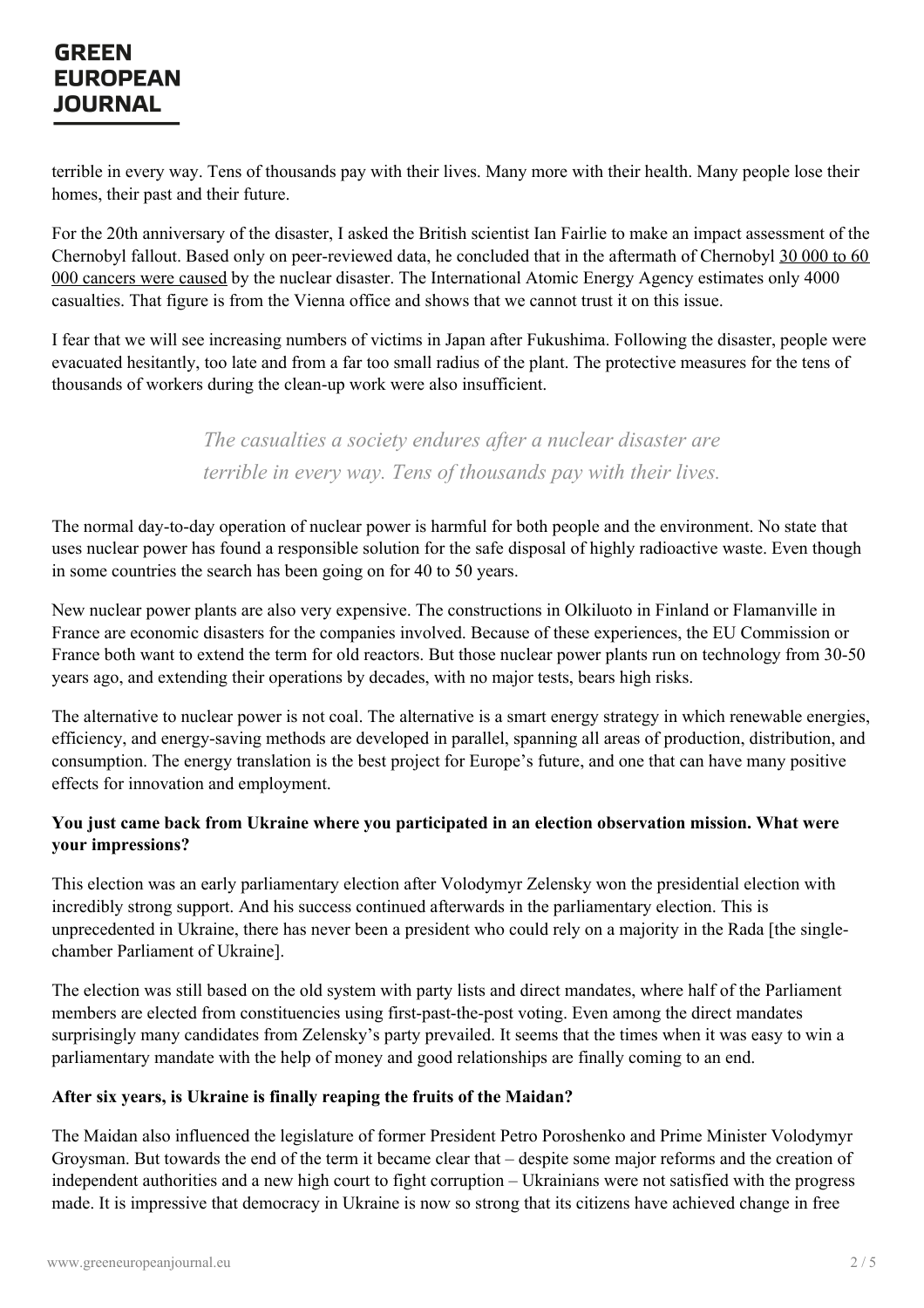elections – instead of igniting another Maidan.

The people elected by a large majority to the Verkhovna Rada and the Presidential Palace have incredibly ambitious reforms to see through, and they need to do much better than their predecessors. This applies in particular to the judicial reform, the security authorities, and the decentralisation of the country.

#### **Did you meet Volodymyr Zelensky in person?**

I met him during the presidential campaign. A good friend of mine, the journalist Serhiy Leshchenko joined Zelensky's election campaign and asked me to meet him. He wanted people in Brussels and in Germany to have an idea of the kind of person he was. I met him on the condition that the meeting was not be made public until after the election so it could not be used in any way. I have to say that I found Volodymyr Zelensky very likable. It is a truism to say that he is not a politician, but it is exactly for that reason many Ukrainians have put their hopes on him. The politicians who have determined the political path of Ukraine in recent decades are no longer trusted.

## During the campaign, Zelensky was accused of being a puppet of the oligarchs. Do we know more about to **what extent he can be influenced?**

The relationship between the president and the oligarch Ihor Kolomoyskyi is widely debated in Ukraine for good reason. If Kolomoyskyi becomes a new grey eminence in Ukrainian politics, it will be hard for Zelensky to fulfil his promises. His staffing decisions are mixed in this respect. Some have been praised by civil society, others are very controversial, such as appointing Andriy Bogdan, the former lawyer of Kolomoyskyi, the head of the presidential administration.

#### **What should the EU do in Ukraine?**

I hope that the reforms in Ukraine will continue – based on the Association Agreement with the EU and the arrangements made with other international supporters. The EU must bear in mind that the citizens of Ukraine have to benefit from our commitment. The state institutions need to work better for their citizens, and many improvements are needed to the administration, justice system, schools and hospitals. Social issues must not be placed in the back seat in the reforms and establishment of a functioning state.

Apart from that, I wish that the European Union would do what most Ukrainians want. Namely, to fight harder for peace and to push Vladimir Putin end to the occupation and war in Ukraine. After more than five years of defending themselves against Russian aggression and more than 13 000 deaths, their wish should not come as a surprise. Zelensky received a lot of support in his campaign because he shared this desire for peace. However, this is not an unconditional wish: they want peace within the original borders of Ukraine.

That cannot be achieved by Ukraine alone. It needs much more commitment from the international community. The Russian sanctions imposed by the EU following Putin's occupation of Crimea in 2014 and the start of the war on Ukraine in the Donbass must not be called into question. Megaprojects like the Nord Stream 2 pipeline (which will transport gas from Russia to Germany) must not be pursued as long as peace is not achieved for Ukraine.

## But it looks like the Nord Stream 2 pipeline will be finished this year. Is the German government applying a double [standard](https://www.greeneuropeanjournal.eu) when, on the one hand, it expects EU countries to stick to their rules with regard to Russia, **but on the other hand continues its own business with Russia?**

That is a question that I get again and again in Ukraine. Why is Germany doing it? It is the single biggest mistake of German politics. Despite Russian aggression towards its neighbours, the Germans are going ahead with business as usual. With Nord Stream 2, Germany systematically contradicts the line that Chancellor Angela Merkel is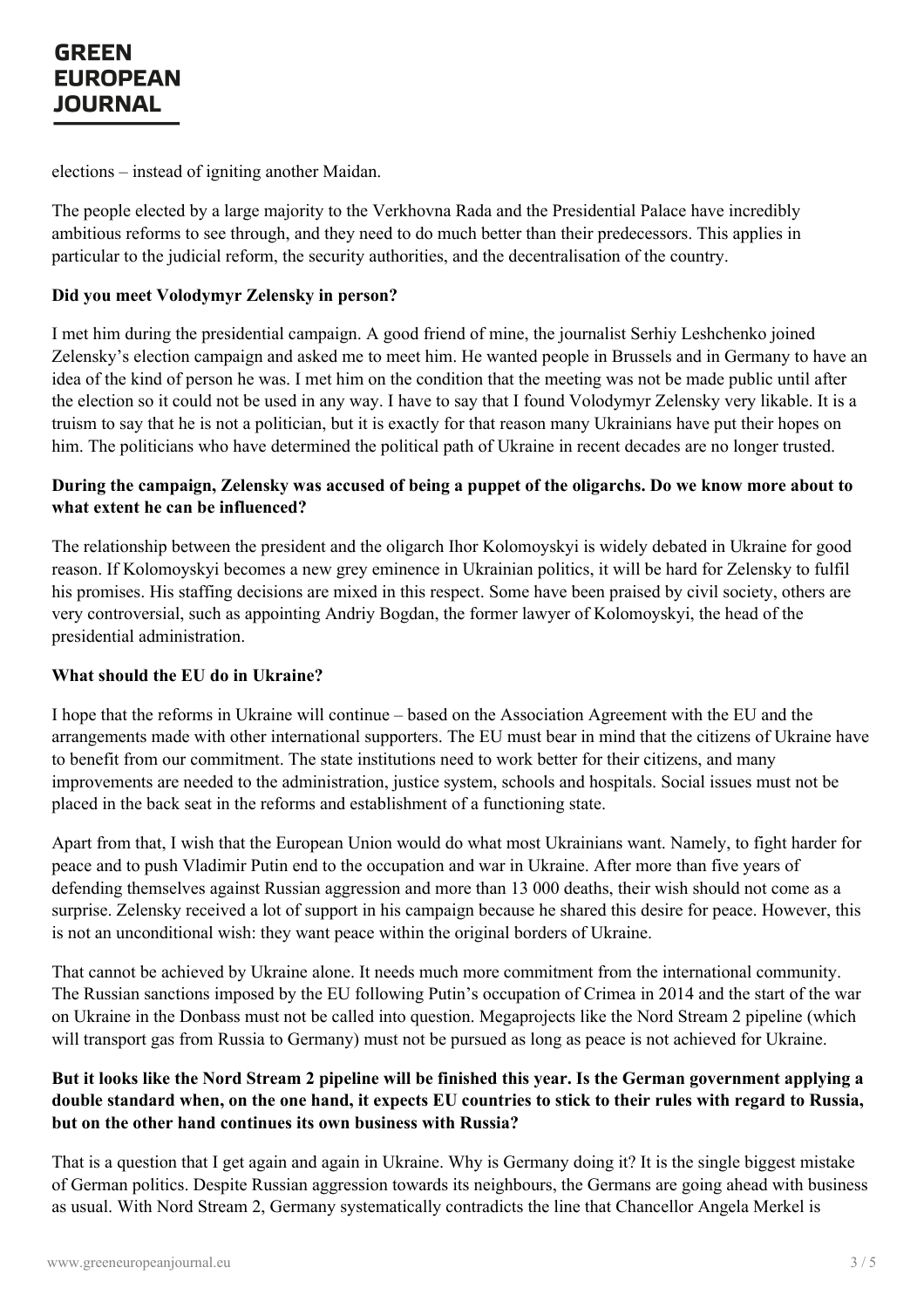## **GREEN EUROPEAN JOURNAL**

pursuing in the European Union and waters down the sanctions on Russia.

### **2019 marks the 10th anniversary of the EU's Eastern Partnership with the countries to its East. How successful was this project?**

It is great to see what is happening in Ukraine, Georgia, Moldova, and Armenia where – despite massive Russian interference and even occupation – you have new generations not only fighting for more democracy but – step by step  $-$  getting it too.

> *I do not know when and how this will happen, but I do not believe that the desire for democracy and justice will forever be spared from Russia.*

I first came to know this region a long time ago, in 1988 after my first visit to Chernobyl. I never expected miracles. After the Maidan, I thought that it would not take just one legislature, but one or two new generations of politicians until Ukraine could become the kind of place its citizens would like it to be: a normal state in which Parliament represent the interests of citizens, the institutions work, and the rule of law prevails. In that sense, the developments have by far exceeded my expectations.

#### **Will these countries have a chance to join the EU at some point in the future?**

In Eastern Europe as well as in some Nordic countries, such as Sweden, there are governments that take this very seriously and who emphasise this commitment in different forums. I also think that our association agreements could be even more successful if the door to the European Union were kept open. But future accessions are not quick or easy to do. On the one hand, reforms and the construction of a functioning constitutional state need time. On the other hand, the EU is not ready to deal with new member states.

## **Should the European Union manage the accession of these countries differently than that of the Eastern European countries, where we see problems with the rule of law?**

The EU has to draw conclusions from the conflicts over the rule of law. I know that this is being rejected by many of my colleagues, but it is self-deception to see all these difficulties with the rule of law in Hungary and then, at the same time, pretend that states can be allowed to join the same way. In my opinion, the safest way to approach new member states is to deal more seriously with the accession criteria and the EU's founding principles.

#### How do you evaluate the situation in Russia now? With the release of the journalist Ivan Golunov, we have **seen that the Russian state is not almighty.**

I've been banned from Russia for a long time and therefore I couldn't gain a first-hand view. But my impression is that in Russia there is a great deal of curiosity and astonishment that Ukraine has managed to become free and democratic and that presidents and old elites are being voted out. This development counteracts Putin's propaganda that [Ukraine](https://www.greeneuropeanjournal.eu) must be freed from some kind of fascism.

Zelensky today is particularly interesting for Russians because his success began on Russian television. At the same time, polls and protests in Moscow show that the approval ratings of Putin are waning. The support the president gained with the occupation of Crimea and the war against Ukraine has been lost. There are signs that Russia too can and will change. I do not know when and how this will happen, but I do not believe that the desire for democracy and justice will forever be spared from Russia.